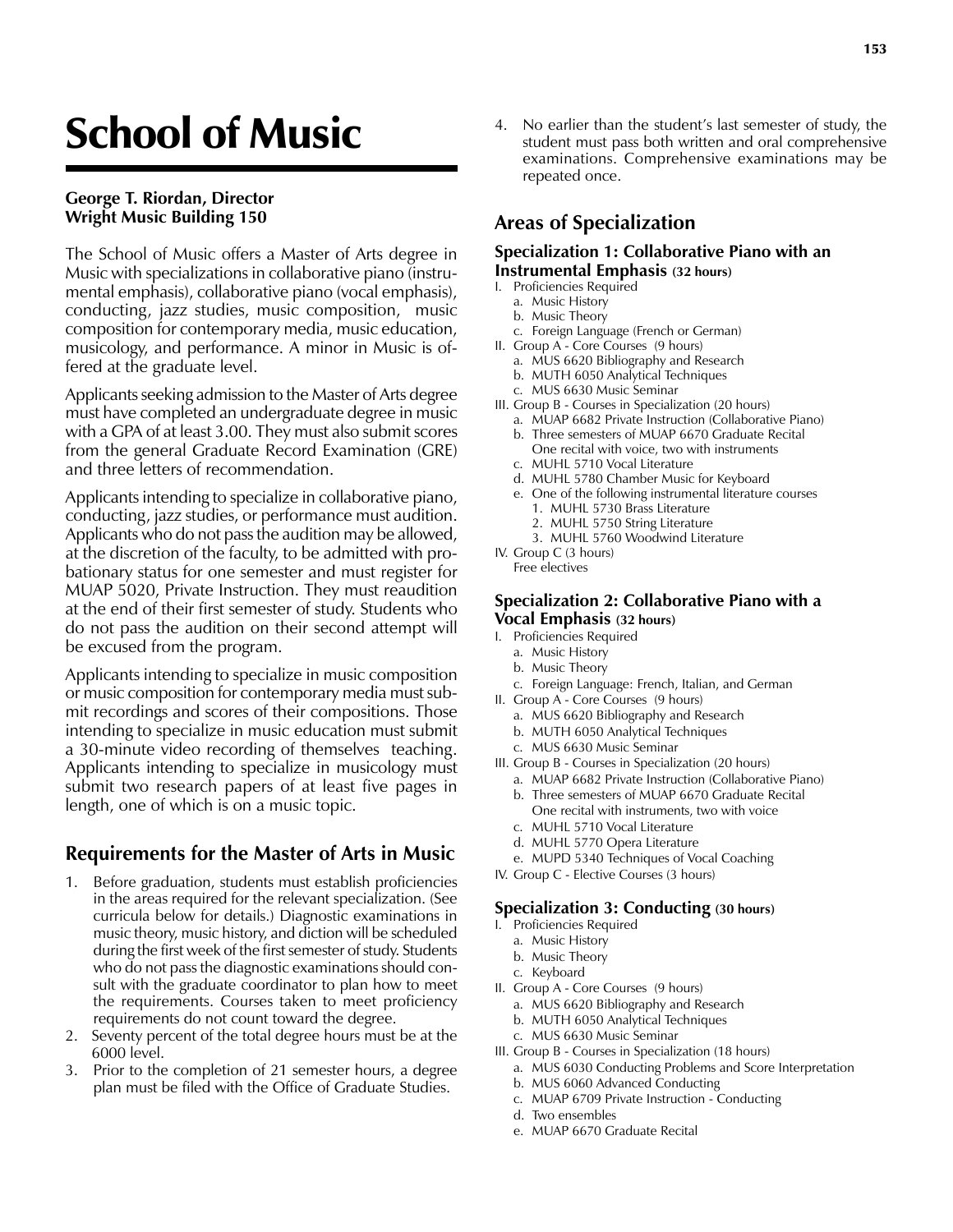- *For Instrumental Conductors*
- f. MUHL 5790 Orchestral and Wind Ensemble Literature
- g. MUED 5240 Instrumental Rehearsal Problems
- *For Choral Conductors*
- f. MUHL 5680 Choral Literature
- g. MUTH 5270 Choral Arranging
- IV. Group C Elective Courses (3 hours)

### **Specialization 4: Jazz Studies (32 hours)**

- I. Proficiencies Required
	- a. Music History
	- b. Music Theory
- II. Group A Core Courses (9 hours)
	- a. MUS 6620 Bibliography and Research
	- b. MUTH 6050 Analytical Techniques
	- c. MUS 6630 Music Seminar
- III. Group B Courses in Specialization (14 hours)
	- a. MUAP 668\_ Private Instruction
	- b. MUAP 669\_ Private Instruction
	- c. MUAP 670 Private Instruction
	- d. MUAP  $6670$  Graduate Recital
	- e. Two ensembles (Jazz Ensemble or Jazz Combo)
- IV. Group C Guided Elective Courses (9 hours) Three courses to be selected from the following:
	- a. MUHL 5530 History of Jazz
	- b. MUPD 6330 Jazz Pedagogy and Program Administration
	- c. MUTH 5280 Advanced Jazz Arranging
	- d. MUTH 6060 Advanced Improvisation

## **Specialization 5: Music Composition (33 hours)**

- I. Proficiencies Required
	- a. Performance skill on an applied instrument or voice
	- b. Keyboard (may also fulfill performance-skill requirement)
	- c. Music History
	- d. Music Theory
- II. Group A Core Courses (9 hours)
	- a. MUS 6620 Bibliography and Research
	- b. MUTH 6050 Analytical Techniques
	- c. MUS 6630 Music Seminar
- III. Group B Courses in Specialization (18 hours)
	- a. MUAP 6140 Composition
	- b. MUAP 6150 Composition
	- c. MUAP 6160 Composition
	- d. MUAP 6670 Graduate Recital
	- e. MUHL 6040 Twentieth-Century Music
	- f. MUTH 5190 Principles and Practices of Electronic Music
- IV. Group C Elective Courses (6 hours)
	- a. Guided elective to be chosen from fields of philosophy, art history, anthropology, or literature with consent of advisor (3 hours)
	- b. Free elective (3 hours)

#### **Specialization 6: Music Composition for Contemporary Media (36 hours)**

- I. Proficiencies Required
	- a. Performance skill on an applied instrument or voice
	- b. Keyboard (may also fulfill performance-skill requirement)
	- c. Music History
	- d. Music Theory
- II. Group A Core Courses (9 hours)
	- a. MUS 6620 Bibliography and Research
	- b. MUTH 6050 Analytical Techniques
	- c. MUS 6630 Music Seminar
- III. Group B Courses in Specialization (24 hours)
	- a. MUAP 6140 Composition
	- b. MUAP 6150 Composition
	- c. MUAP 6160 Composition
	- d. MUAP 6670 Graduate Recital
	- e. MUHL 6040 Twentieth-Century Music
	- f. MUTH 5190 Principles and Practices of Electronic Music
	- g. MUTH 5290 Electronic Music II
	- h. MUTH 5590 MIDI Studio Techniques
- IV. Group C Elective Courses (3 hours)

## **Specialization 7: Music Education (32 hours)**

- I. Proficiencies Required
	- a. Music History
	- b. Music Theory
- II. Group A Core Courses (9 hours)
	- a. MUS 6620 Bibliography and Research
	- b. MUTH 6050 Analytical Techniques
	- c. MUS 6630 Music Seminar
- III. Group B Courses in Specialization (20 hours)
	- a. MUED 6010 Foundations of Music Education b. MUED 6632 Contemporary Issues and Research in Music
	- Education c. MUS 6060 Advanced Conducting
	- d. MUED 6621 Music Education Research Project
	- e. Two ensembles
	- f.  $Six (6)$  hours to be selected from the following: MUED 5210 General Music Program K-6 MUED 5670 Music for the Young Child MUED 5220 Choral Music in the Middle and Senior High
		- School
		- MUED 5190 General Music in the Middle and Senior High School
		- MUED 5240 Instrumental Rehearsal Problems
		- MUED 5250 Advanced Marching Techniques
		- MUED 5260 The Application of Technology to Music **Teaching**
- IV. Group C Elective Courses (3 hours)

## **Specialization 8: Musicology (30 hours)**

- I. Proficiencies Required
	- a. Music History
	- b. Music Theory

a. Music History b. Music Theory

- c. Foreign Language
- II. Group A Core Courses (9 hours)
	- a. MUS 6620 Bibliography and Research
	- b. MUTH 6050 Analytical Techniques
	- c. MUS 6630 Music Seminar
- III. Group B Courses in Specialization (12 hours) a. Two semesters of MUS 6630 Music Seminar
	- b. Course at the 6000 level in a related field (must be approved by the graduate coordinator) c. MUS 6640 Thesis Research
- IV. Group C Elective Courses (9 hours)

II. Group A - Core Courses (9 hours)

a. MUS 6620 Bibliography and Research b. MUTH 6050 Analytical Techniques c. MUS 6630 Music Seminar

#### **Specialization 9: Performance (32 hours)** I. Proficiencies Required

 Vocalists must also establish proficiency in diction and in two languages from among French, German, and Italian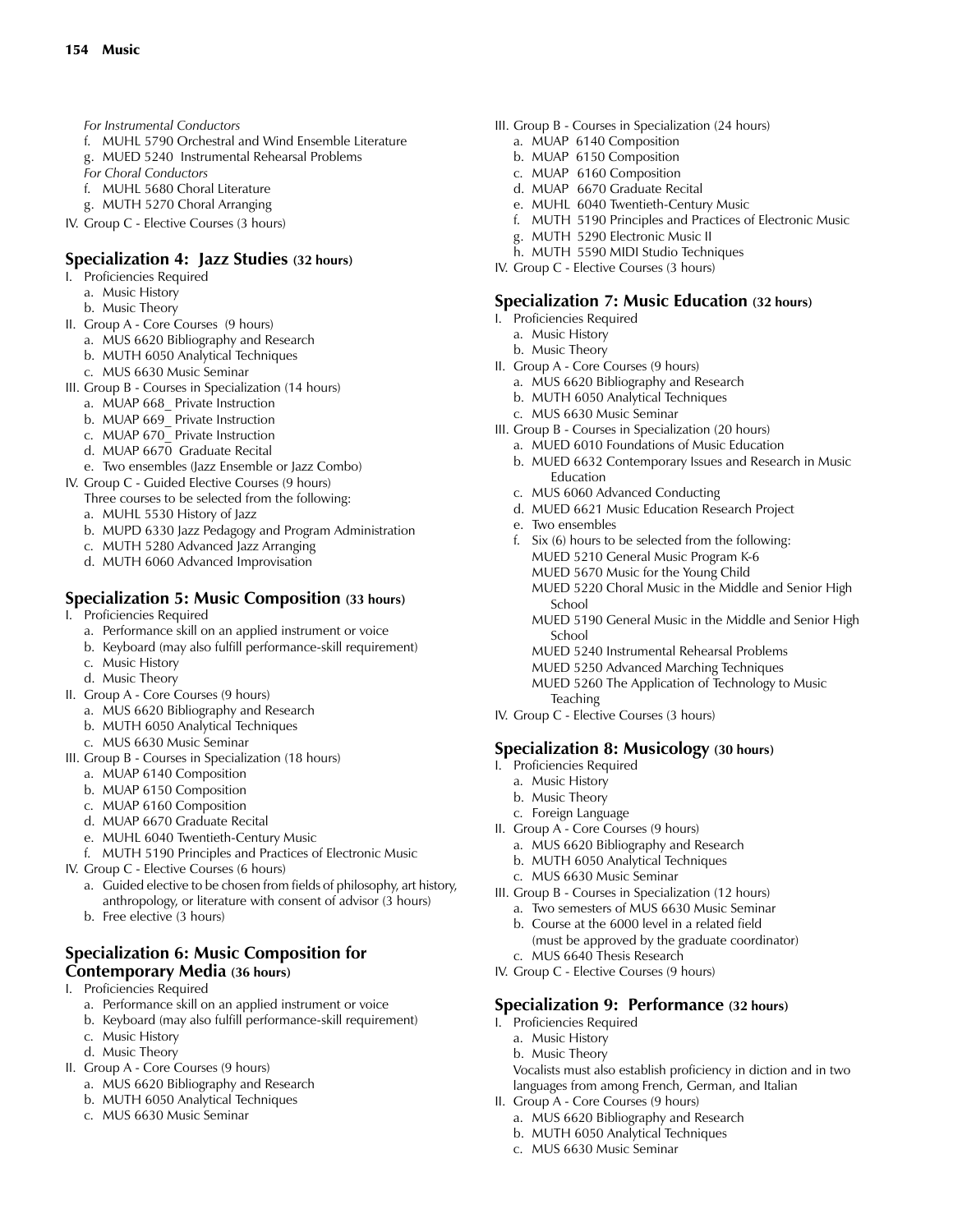- III. Group B Courses in Specialization (20 hours)
	- a. MUAP 668 Private Instruction
	- b. MUAP 669\_ Private Instruction
	- c. MUAP 670 Private Instruction
	- d. MUAP 6670 Graduate Recital
	- e. Two ensembles
	- f. Six (6) hours of music literature courses
- V. Group C Elective Courses (3 hours)

# **Courses in Music [MUS]**

- **5000 Special Topics in Music.** One, two, or three credits. Study of a topic in music. Topic and prerequisites to be announced.
- **5100 Independent Study in Music.** One, two, or three credits. Intensive study of a chosen subject. An indication of reasonable skill and knowledge of research techniques, writing, and creativity expected.
- **5270 Music Internship.** Three to six credits. Prerequisite: Permission of instructor. Examination and experiences in either the area of music industry, music education, or instrumental or choral conducting. Three credits require 15 hours per week; six credits, 30 hours per week. S/U grading.
- **5570 The Body Intelligent: A Study of the Alexander Technique.** Two credits. (Same as THEA 5570.) For those interested in improving ease and freedom of movement, balance, support, flexibility, and coordination in daily activity.
- **6000 Special Topics in Music.** One, two, or three credits. Study of a topic in music. Topic and prerequisites to be announced.
- **6030 Conducting Problems and Score Interpretation.** Three credits. Analysis and marking of scores. Refinement of conducting techniques. Elimination of undesirable conducting habits. Diction as applied to conducting.
- **6060 Advanced Conducting.** Three credits. Techniques in advanced conducting of orchestral, choral, band, and chamber ensembles. Includes irregular meters, score reading, warm-up procedures, conducting patterns, attacks, and releases.
- **6100 Independent Study in Music.** One, two, or three credits. Intensive study of a chosen subject. An indication of reasonable skill and knowledge of research techniques, writing, and creativity expected.
- **6500 Aesthetics of the Arts.** Three credits. The place of aesthetics in philosophy, the properties of music and the visual arts, the alternative and corollary views of the arts, the process of aesthetic creation, and meaning and values in music and the visual arts.
- **6620 Bibliography and Research.** Three credits. Survey of bibliography and problems and methods of research. Analysis and evaluation of research in the arts.
- **6630 Music Seminar**. Three credits. Prerequisite: MUS 6620. Study and research of a topic in music determined by the instructor.
- **6640 Thesis Research.** One to six credits. Types of research in music surveyed. A problem is selected and developed into a thesis report in acceptable form and style. Once enrolled, student should register for at least one credit hour of master's research each semester until completion. S/U grading.

**6999 Comprehensive Examination Preparation.** One credit. Open only to students enrolled in another graduate course who will take the master's comprehensive examination during the term. Contact the graduate advisor during the first two weeks of the term for course details and specifics. Credit may not be applied to degree requirements.

# **Courses in Applied Music [MUAP]**

- **5020 Private Instruction.** Two credits. One hour lesson weekly on one of the various instruments or voice. Offers preparation to entering graduates for the graduate audition. Does not count toward the graduate degree; may be repeated.
- **5040 Service Playing.** Two credits. Skills and knowledge necessary for playing for church services including hymn and anthem accompaniments, conducting from the console, study of liturgical service music, solo accompaniments, and church music materials.
- **5100 Private Instruction.** One credit. Prerequisite: Permission of instructor. One half-hour private lesson weekly on one of the various instruments or voice. May be repeated.
- **5140 Composition.** Two credits. Prerequisite: Permission of instructor. Experience composing original works in numerous media and styles to develop technique and self-expression. May be repeated.
- **6140/ 6150/6160 Composition.** Three credits each. Development of skills and ability in handling musical materials with goals of some individual style or expression within the framework of current practices. Taken in consecutive order. MUAP 6160 may be repeated with no limit, but only three hours of credit may be applied toward the degree.
- **6670 Graduate Recital.** Three credits. Prerequisites: Completion of MUAP 6682 for the collaborative piano specializations; MUS 6030, 6060, and MUAP 6709 for the conducting specialization; the appropriate courses from among MUAP 6681-6688, 6691- 6698, and 6701-6708 for the jazz studies and performance specializations; MUAP 6140, 6150, and 6160 for the music composition and music composition for contemporary media specializations; and permission of the appropriate music faculty in all specializations. One-hour private lesson per week in the selected performance field and recital preparation until recital completed. Those specializing in collaborative piano may take course three times.
- **6681- Private Instruction.** Three credits. Prerequisite: Completion **6688** of undergraduate recital. Consult graduate coordinator as to performance area availability. One-hour private lesson per week in the selected performance field. In-depth study of stylistic, technical, and musical problems in music performance and exploration of advanced repertoire in the applied area. **6681 Private Instruction Voice 6682 Private Instruction Piano 6683 Private Instruction Organ**
	- **6684 Private Instruction Brass**
	- **6685 Private Instruction Winds**
	- **6686 Private Instruction Strings**
	- **6687 Private Instruction Percussion**
	- **6688 Private Instruction Guitar**

**6690- Private Instruction.** Three credits. Prerequisite: Completion **6698** of undergraduate recital. Consult graduate coordinator as to performance area availability. One-hour private lesson per week in the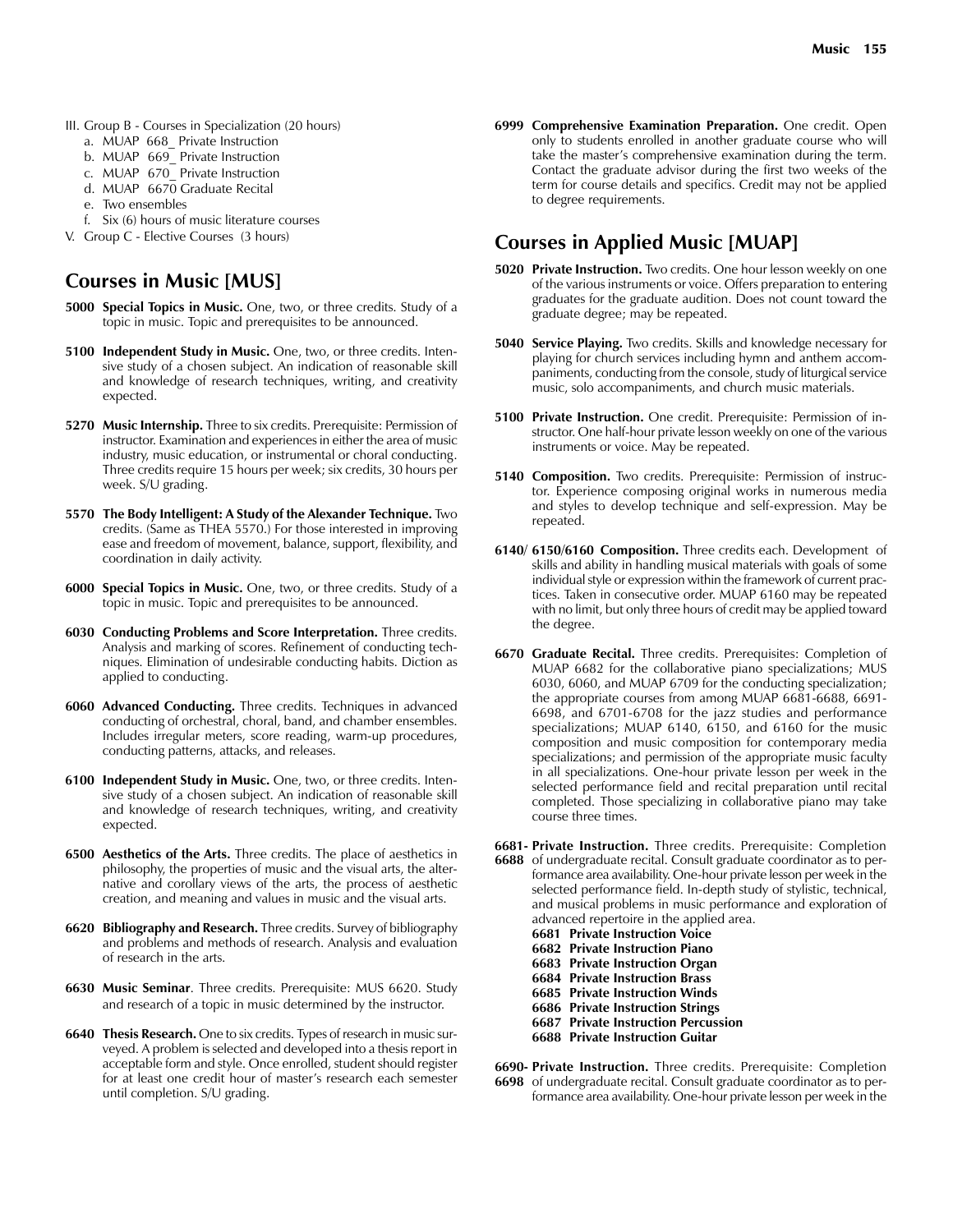selected performance field. In-depth study of stylistic, technical, and musical problems in music performance and exploration of advanced repertoire in the applied area.

- **6690 Private Instruction**
- **6691 Private Instruction Voice**
- **6692 Private Instruction Piano**
- **6693 Private Instruction Organ**
- **6694 Private Instruction Brass 6695 Private Instruction Winds**
- **6696 Private Instruction Strings**
- **6697 Private Instruction Percussion**
- **6698 Private Instruction Guitar**
- **6700- Private Instruction.** Three credits. Prerequisite: Completion
- **6709** of undergraduate recital. Consult graduate coordinator as to performance area availability. One-hour private lesson per week in the selected performance field. In-depth study of stylistic, technical, and musical problems in music performance and exploration of advanced repertoire in the applied area. Course may be repeated with no limit, but only three hours of credit may be applied toward the degree within the nine-hour private instruction requirement.
	- **6700 Private Instruction**
	- **6701 Private Instruction Voice**
	- **6702 Private Instruction Piano**
	- **6703 Private Instruction Organ**
	- **6704 Private Instruction Brass**
	- **6705 Private Instruction Winds**
	- **6706 Private Instruction Strings**
	- **6707 Private Instruction Percussion**
	- **6708 Private Instruction Guitar**
	- **6709 Private Instruction Conducting**

# **Courses in Music Education [MUED]**

- **5190 General Music in the Middle and Senior High School.** Two credits. Introduces graduate students in music education to methods and materials available for teaching general music to students in grades 6-12. Active student participation and observations of music teachers in the school expected.
- **5210 General Music Program K-6.** Three credits. The role of music and music teaching in elementary education; its objectives, methods, materials, and procedures; innovative trends and exemplary practices; evaluative techniques.
- **5220 Choral Music in the Middle and Senior High School.** Two credits. Methods for teaching music to students at the middle and senior high levels (grades 5-12). Topics include recruitment, auditions, repertoire, programming, musical analysis and score preparation, planning rehearsals, rehearsing the choir, classroom management, vocal techniques and musicianship skills, changing voice, and overall management of a choral program. Observation and public school field experiences required.
- **5230 Secondary School Methods and Materials.** Two credits. The role of music and music teaching in secondary education; its objectives, methods, materials, and procedures; innovative trends and exemplary practices; evaluative techniques.
- **5240 Instrumental Rehearsal Problems.** Two credits. Improving teaching in instrumental music classes through a study of rehearsal planning and techniques; the interpretation of music to students; group dynamics.
- **5250 Advanced Marching Techniques.** Two credits. Prerequisite: Marching band class. Further development and application of marching band techniques as utilized in half-time and contest show production. Selection and analysis of the music score.
- **5260 The Application of Technology to Music Teaching.** Two credits. Introduction to music technology and its applications in music education. Topics include electro-acoustical generation of musical sound, synthesis equipment and MIDI networks, sequencing and scoring software, music education instructional software, and recording techniques. Application assignments in the computer lab and reading assignments in references and software and hardware manuals. Students will search for, examine, and log relevant World Wide Web and other Internet sites.
- **5670 Music for the Young Child.** Four credits. Music fundamentals, materials, and methods appropriate for preschool through grades three; pantomime, role playing, improvisation, rhythm, movement, listening, and singing.
- **6010 Foundations of Music Education.** Three credits. Philosophies of music education; meaning in music and aesthetic theories; principles of learning; objectives for music education.
- **6621 Music Education Research Project.** Three credits. Prerequisite: MUS 6620 and completed candidacy form. Study and research of a topic in music education determined by the student.
- **6632 Contemporary Issues and Research in Music Education.** Three credits. Focuses on contemporary issues and research in music education, the current educational landscape, learning theory and music education, curriculum design and assessment, and accountability in music education.

# **Courses in Music Ensemble [MUEN]**

**5100- Ensemble.** One credit each semester. Study and public perfor-

- **6420** mance of music literature appropriate to the ensemble.
	- **5100 The Band of Blue Marching Band**
	- **Symphonic Band**
	- **5130 Tennessee Valley Winds 5200 Concert Chorale**
	-
	- **5210 Meister Singers**
	- **5220 Women's Chorus 5240 MTSU Singers**
	- **5260 University Chorus**
	- **5300 Accompanying**
	-
	- **5312 Wind Ensemble 5323 Schola Cantorum**
	- **5325 Opera Workshop**
	-
	- **5330 Symphony Orchestra 5340 Jazz Ensemble**
	- **5343 Jazz Combos**
	- **5350 Percussion Ensemble**
	- **5371 Brass Chamber Ensembles**
	- **5372 Guitar Chamber Ensembles**
	- **5373 Piano Chamber Ensembles**
	- **5374 String Chamber Ensembles**
	- **5375 Woodwind Chamber Ensembles**
	- **5410 Salsa Band**
	- **5420 Commercial Music Ensemble**
	- **5700 Mixed Chamber Ensemble**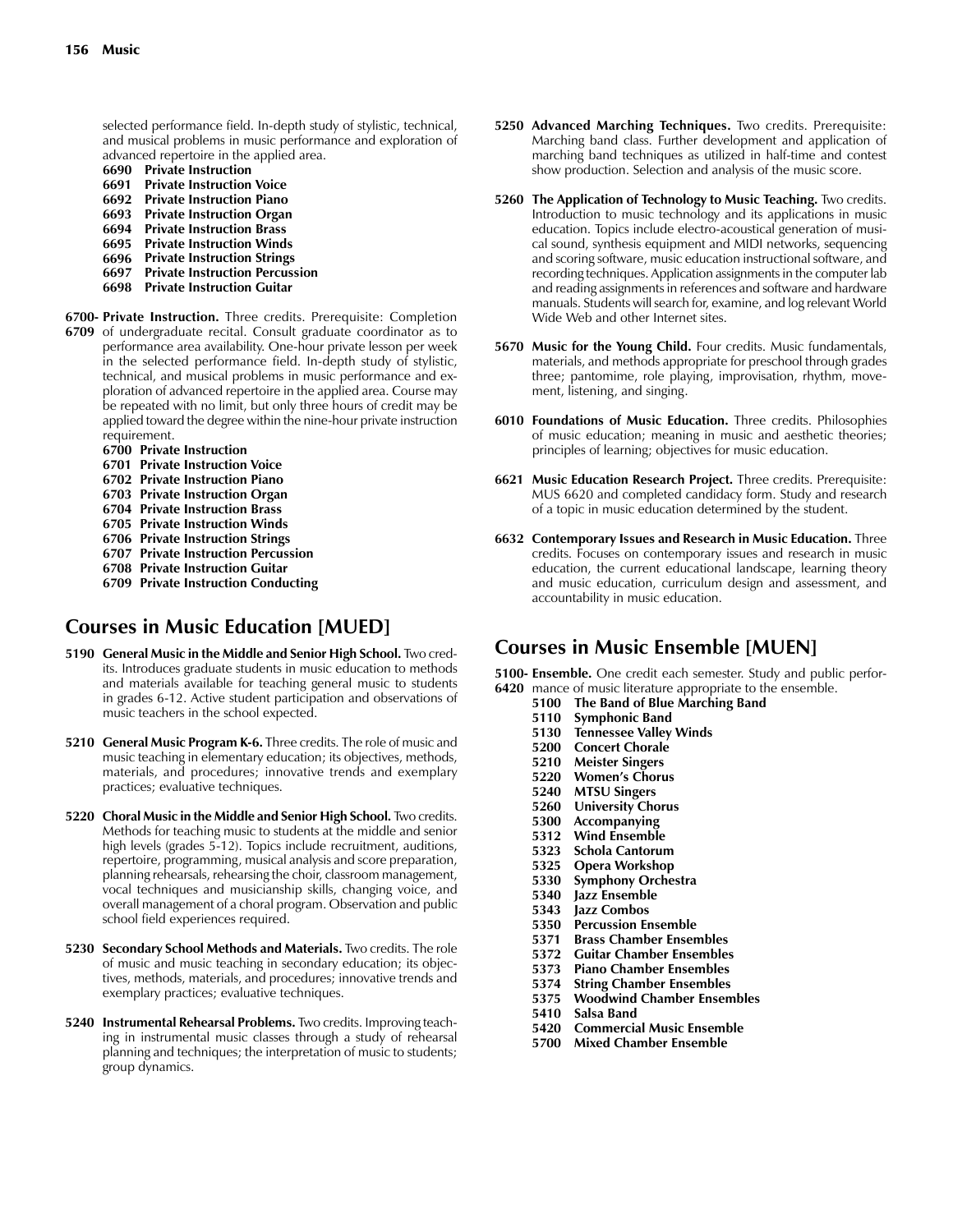## **Courses in Music History and Literature [MUHL]**

- **5050 Church Music.** Two credits. Survey of church music and various denominational worship traditions, hymnology, graded choir programs, handbell choirs, materials and methods of church music, and administration and organization of church music.
- **5060 Guitar Literature.** Three credits. Basic literature for the guitar from the Renaissance to the present. Analysis, listening, research, performance.
- **5070 Music History Survey.** Three credits. Review of music in history and culture to degree necessary for candidate to pursue work on graduate level. Does not count toward the M.A. in Music. S/U grading.
- **5130 Survey of World Music.** Three credits. A study of selected music of cultures from around the world and here at home. Listening, watching, reading, research, and concert attendance required.
- **5140 Music of the Middle East.** Three credits. Examines various Middle Eastern cultural soundscapes from an ethnomusicological perspective, including the relationship between folk, classical, and popular musical traditions and music's role in religious expression.
- **5530 History of Jazz.** Three credits. Study of the history and literature of jazz music including African roots, developments, and aspects of style periods, and the contemporary state of jazz. Listening and analysis.
- **5630 Seventeenth- and Eighteenth-Century Music.** Three credits. Prerequisite: Permission of instructor. A survey of Western classical music during the Baroque and Classical periods; emphasis on topics selected by the instructor.
- **5640 Nineteenth-Century Music.** Three credits. Prerequisite: Permission of instructor. A survey of Western classical music during the Romantic period; emphasis on topics selected by the instructor.
- **5660 American Music.** Three credits. Prerequisite: Permission of instructor. A survey of American music from the colonial era to the present; added emphasis on topics selected by the instructor. Examines folk, popular, and art music, as well as sacred and secular traditions within their cultural contexts.
- **5680 Choral Literature.** Two credits. Examines choral literature from the Renaissance to the present. Program selection. Analysis of choral pieces.
- **5690 Piano Literature.** Three credits. Survey of the basic literature of the harpsichord and piano from the eighteenth century to the present. Live performance; analysis and research.
- **5710 Vocal Literature.** Three credits. Basic repertory of Italian airs, German lieder, French art song, and solo vocal works of nationalistic schools, as well as English and American song literature.
- **5720 Organ Literature.** Two credits. A chronological study of organ literature from the Medieval period to the present. Objectives include knowledge of the repertoire and composers and historical perspective of styles and organ building.
- **5730 Brass Literature.** Two credits. A chronological study of brass literature from the Renaissance period to the present. Objectives include knowledge of the repertoire and composers, historical perspective of styles, types, and common performance practice.
- **5740 Percussion Literature.** Two credits. A chronological study of percussion literature from the nineteenth century to the present. Objectives include knowledge of the repertoire and composers, historical perspective of styles, types, and common performance practice.
- **5750 String Literature.** Two credits. A chronological study of string literature from the nineteenth century to the present. Objectives include knowledge of the repertoire and its composers, historical perspective of styles, types, and common performance practice.
- **5760 Woodwind Literature.** Two credits. A chronological study of woodwind literature from the Renaissance period to the present. Objectives include knowledge of the repertoire and composers, historical perspective of styles, types, and common performance practice.
- **5770 Opera Literature**. Three credits. A study of major operatic works and styles. Focuses on composers, librettists, and performers as well as the vocal, musical, and dramatic resources necessary for performance. Listening and analysis of select pieces will be included in student projects.
- **5780 Chamber Music for Keyboard.** Three credits. A study of chamber music written for the piano. Emphasis will be placed on music written during the eighteenth, nineteenth, and twentieth centuries. Listening and analysis of select pieces will be included in student projects.
- **5790 Orchestral and Wind Ensemble Literature.** Two credits. An indepth study of orchestral and wind ensemble repertoire.
- **5800 Art Music and African Americans.** Two credits. A chronological and topical overview of African American musicians and composers and the primary genres of African American art music from slavery to the present.
- **6040 Twentieth-Century Music.** Three credits. Styles and compositional techniques found in representative masterworks of the twentieth century from Debussy to present. Analysis, listening, and research.

## **Courses in Music Pedagogy [MUPD]**

- **5110 Advanced Brass Pedagogy.** Two credits. Advanced study of conceptual, physiological, acoustical, pedagogical methods and materials used in the teaching of beginning, intermediate, and advanced brass students.
- **5120 Advanced Percussion Pedagogy.** Two credits. Advanced study of conceptual, physiological, acoustical, pedagogical methods and materials used in the teaching of beginning, intermediate, and advanced percussion students.
- **5130 Advanced String Pedagogy.** Two credits. Advanced study of conceptual, physiological, acoustical, pedagogical methods and materials used in the teaching of beginning, intermediate, and advanced string students.
- **5140 Advanced Woodwind Pedagogy.** Two credits. Advanced study of conceptual, physiological, acoustical, pedagogical methods and materials used in the teaching of beginning, intermediate, and advanced woodwind students.